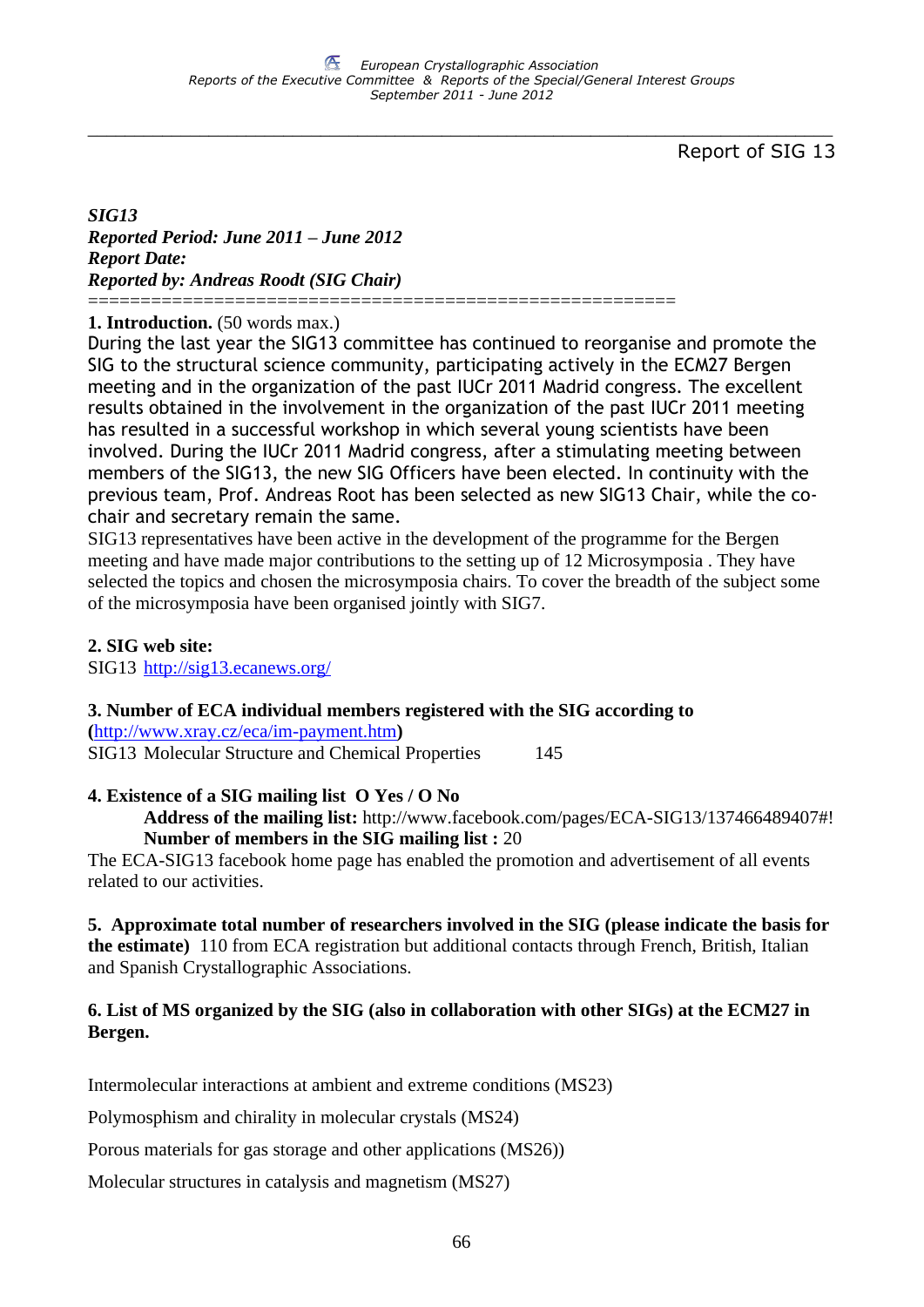Report of SIG 13 (cont.)

Structure prediction for crystalline and amorphous molecular solids (MS40)

Dynamics in crystals: experimental techniques and software (MS41)

Big "small molecules" and small "macromolecules" – learning techniques from each other (MS42)

Hot topics and structures in molecular chemistry (MS43)

## **Prizes sponsored/coordinated**

none

## **8. Past Activities other than Microsymposia at ECM**

For Each Activity Title: Workshop2 within XXII Congress IUCr2011 Madrid, 23-30 August Number of Participants: around 50 Level of involvement of SIG in the activity:

8 ECA Individual Members registered with the SIG involved in the organizing committee

2 ECA Individual Members registered with the SIG involved as lecturers

O endorsed (SIG logo on the web page/leaflets)

Sponsored by ECA? Yes

Other Sponsors/Organizers: ECA/National Associations/ Usual Commercial Sponsors Short Description: This workshop, proposed by the ECA Special Interest Group 13 (SIG13), organized in collaboration with the General Interest Group of Young Crystallographers (GIG-YC), and supported by the IUCr Commission of Structural Chemistry has encouraged exchanges of current experiences between different groups working in this area. Young researchers (under 35 years of age) explained with short talks (~ 20 min) to other participants the main objectives of the research carried out in their groups and on the specific research they are personally involved in. The main goal was to learn through these short talks the current work carried out on the binomial 'Molecular Structures/Chemical Properties' in different groups. We would like to stimulate the establishment of future collaboration, perhaps within the framework of international funding systems.

## **9. Future/Programmed Activities.**

For Each Activity

Title: Workshop on basic crystallography

Number of Participants:

Level of involvement of SIG in the activity:

3 ECA Individual members registered with the SIG involved in the organizing committee

2 ECA Individual members registered with the SIG involved as lecturers

O endorsed (SIG logo on the web page/leaflets)

Sponsored by ECA?

Yes

Other Sponsors/Organizers:

IUCr; Wits University, Johannesburg, and the Univ of the Free State, Bloemfontein, South Africa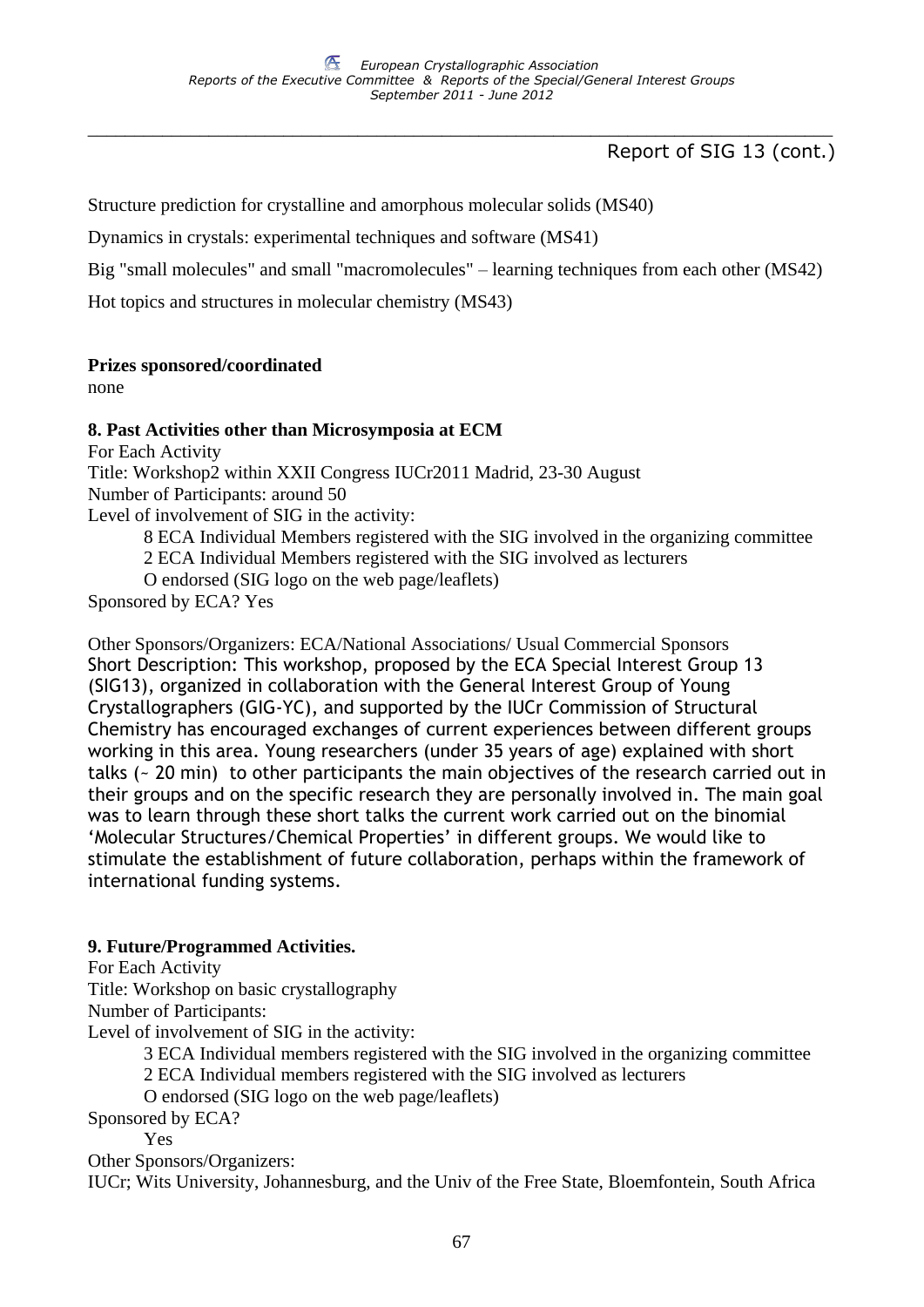## Report of SIG 13 (cont.)

Short Description: (25 words max.)

A short workshop (8-10 Sept 2012) on introductory crystallography is planned at Wits University following INDABA7, 2-7 Sept 2012 (Skukuza, Kruger National Park, South Africa). Lecturers are prof D Levendis, Dr M Fernandez and Dr A Lemerer.

## **10. Other matters.** (50 words max.)

SIG13 is continuing in the promotion of the structural chemistry at all levels, participating in "crystallographic schools" across the European Economic Community. Members will also participate in the Networks and Programmes set up by the European Research Council (and some of the national Research Councils) with the aim to provide a better understanding of structure/property relationships in solid state materials.

## **11. Brief annual activity report** (100 words max.)

The SIG13 Committee has worked actively on the two main goals within its remit: (i) the promotion of "Molecular Structure and Chemical Properties" through greater publicity for the SIG, particular through its new website; (ii) the establishment of the Steering Committee, a list of reference scientists, one for each country within the European Crystallographic Community, to be responsible for the dissemination of events (reported above); (iii) by participating effectively in the planning process for the upcoming ECM and IUCr Meetings in Crystallography.

A specific target is the young scientists, with whom more interaction is planned.

The SIG Committee has met at the ECM and has corresponded regularly by e-mail, and has encouraged participation of SIG members at relevant national and international meetings. There has also been regular exchange of information between the SIG and officers of the IUCr Commission for Structural Chemistry to the benefit of both organisations.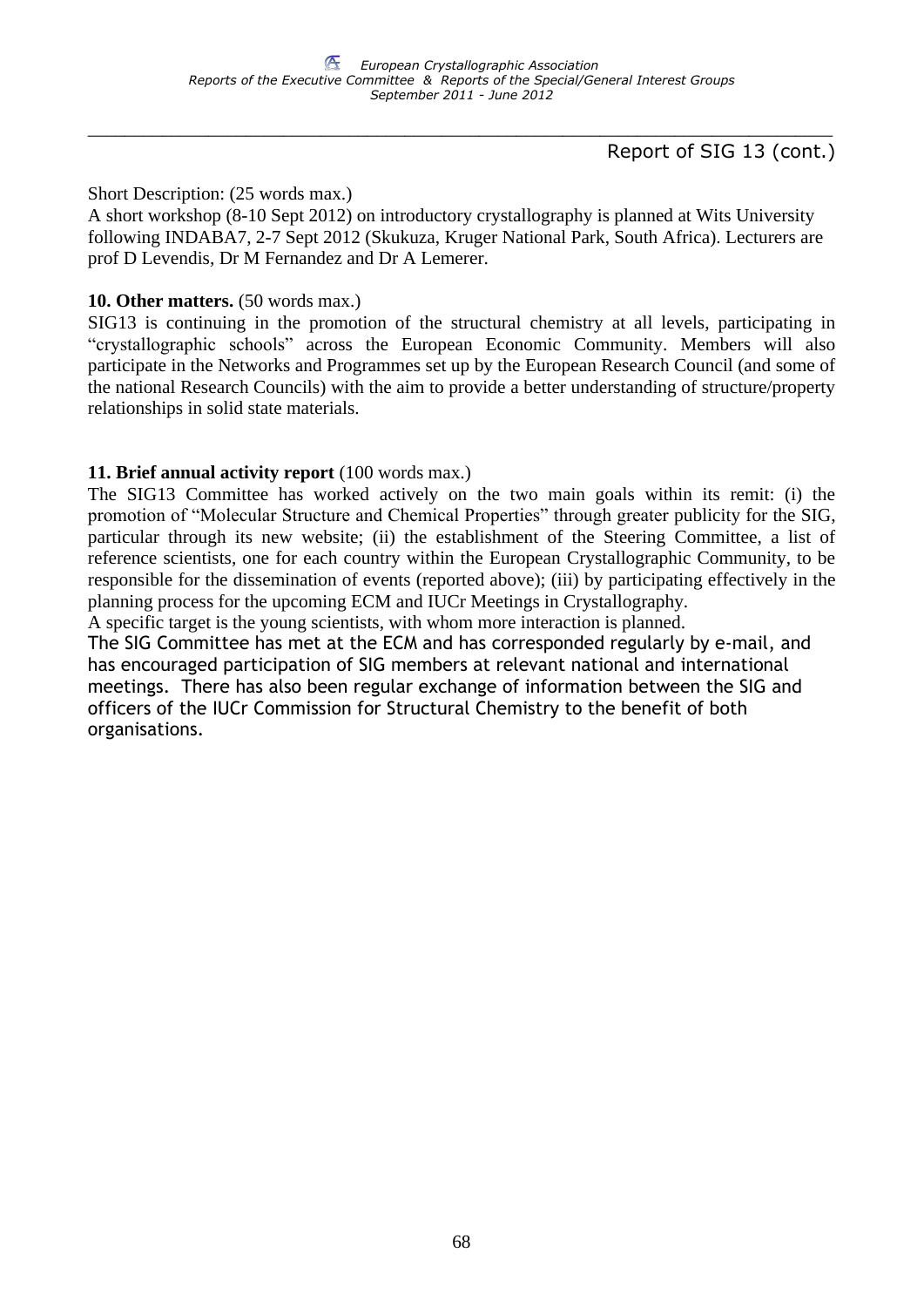# Report of SIG 13 (cont.)

## **Steering Committee**

| Algeria      | Amel Djedouani         | Djed_amelle@yahoo.fr              |
|--------------|------------------------|-----------------------------------|
| Belgium      | Luc Van Meervelt       | Luc.VanMeervelt@chem.kuleuven.be  |
| Denmark      | Andrew D. Bond         | adb@ifk.sdu.dk                    |
| Finland      | Maija Nissinen         | maija.nissinen@jyu.fi             |
| France       | Jean Claude Daran      | Jean-Claude.Daran@lcc-toulouse.fr |
| Germany      | <b>Ullrich Englert</b> | Ullrich.englert@ac.rwth-aachen.de |
| Greece       | <b>Irene Mavridis</b>  | Mavridi@chem.demokritos.gr        |
| Hungary      | Attila Benyei          | benyei@tigris.klte.hu             |
| Israel       | Menahem Kaftori        | kaftory@tx.technion.ac.il         |
| Italy        | Paola Paoli            | paolapaoli@unifi.it.uk            |
| Marocco      | Nouzha Bouhmaida       | nouzha@ucam.ac.ma                 |
| Netherlands  | <b>Martin Lutz</b>     | m.lutz@uu.nl                      |
| Poland       | Janusz Lipkowski       | anusz.lipkowski@pan.pl            |
| Portugal     | <b>Teresa Duarte</b>   | teresa.duarte@ist.utl.pt          |
| Russia       | Elena Boldyreva        | eboldyreva@yahoo.com              |
| Slovenia     | Ivan Leban             | ivan.leban@fkkt.uni-lj.si         |
| South Africa | Andreas Roodt          | roodta@ufs.ac.za                  |
|              | Deon Visser            | visserhg@ufs.ac.za                |
| Spain        | Pilar Gómez-Sal        | pilar.gomez@uah.es                |
| Sweden       | Ola Wendt              | ola.wendt@organic.lu.se           |
| Switzerland  | Helen Stoeckli-Evans   | helen.stoekli-evans@unine.ch      |
| Tunisia      | Habib Boughzala        | habib.boughzala@ipein.rnu.tn      |
| Turkey       | Erdomez Ahmet          | erdonmez@omu.edu.tr               |
| UK           | Sandy Blake            | A.J.Blake@nottingham.ac.uk        |